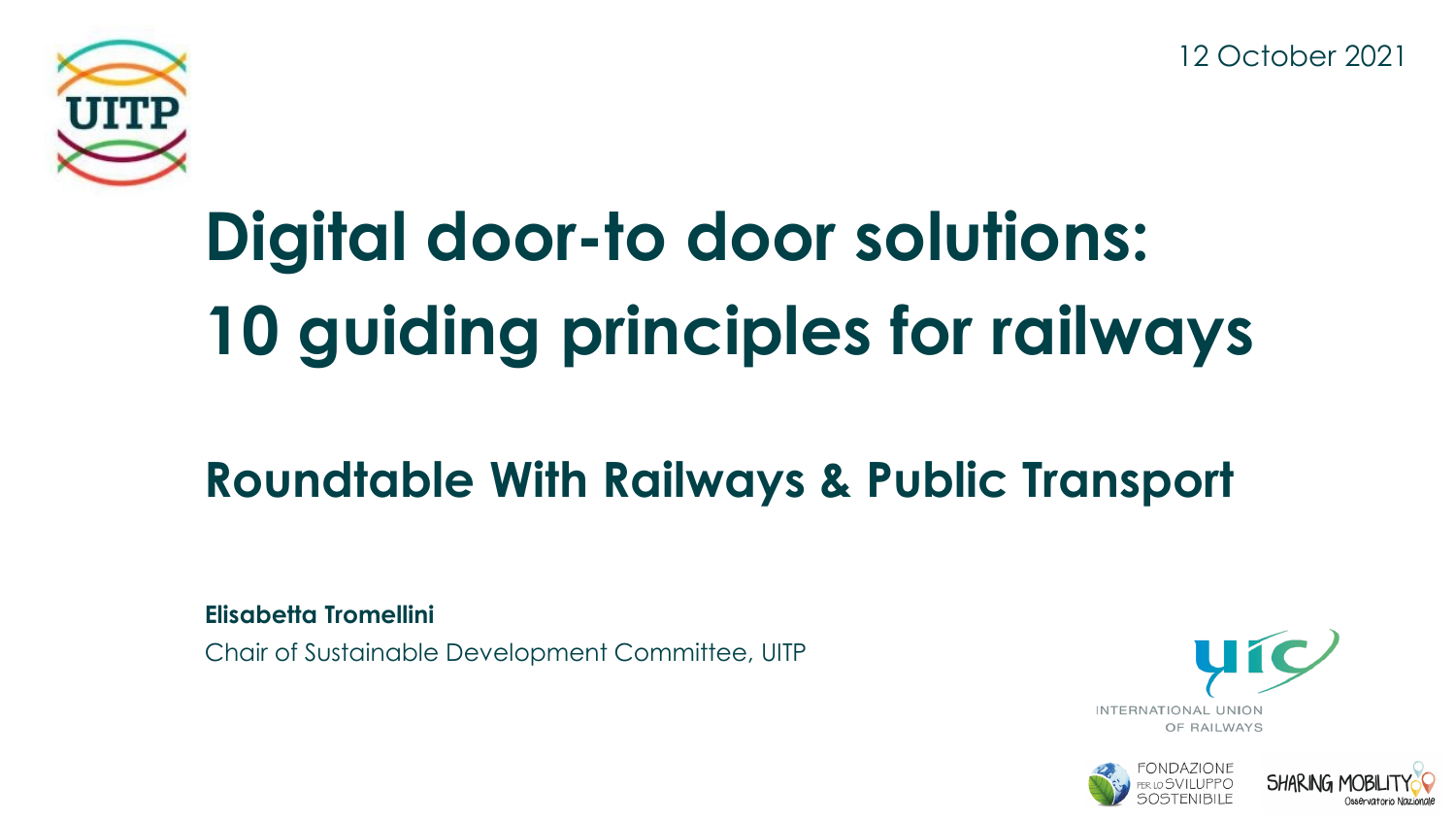



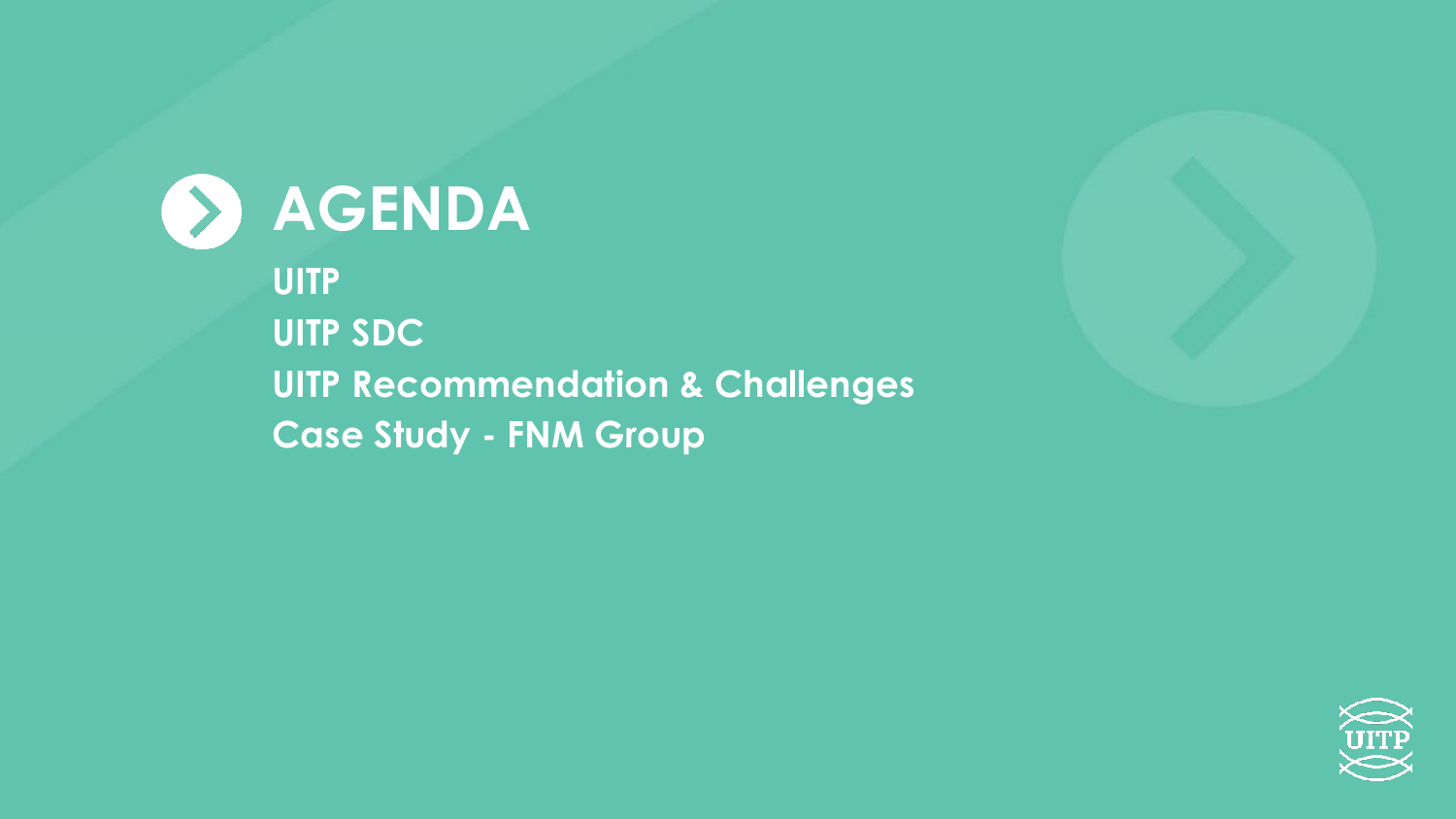

#### **WHO WE ARE:**

UITP (Union Internationale des Transports Publics) is the International Association of Public Transport and a passionate champion of sustainable urban mobility.

Established in 1885, with more than 135 years of history.

| 1800+                   | $100+$    | 16             |
|-------------------------|-----------|----------------|
| <b>Member Companies</b> | Countries | <b>Offices</b> |

We are the only worldwide network to bring together all **public transport stakeholders** and all **sustainable transport modes.** 

#### **WHAT WE DO:**

We are working to enhance quality of life and economic well-being by supporting and promoting sustainable transport in urban areas worldwide.

#### **ADVOCACY**

We engage with decision makers & key international organisations to promote sustainable mobility solutions.

#### **KNOWLEDGE**

We inspire excellence and innovation by generating cutting-edge knowledge and expertise.

### **NETWORKING**

We bring people together to exchange ideas, find solutions and forge partnerships.

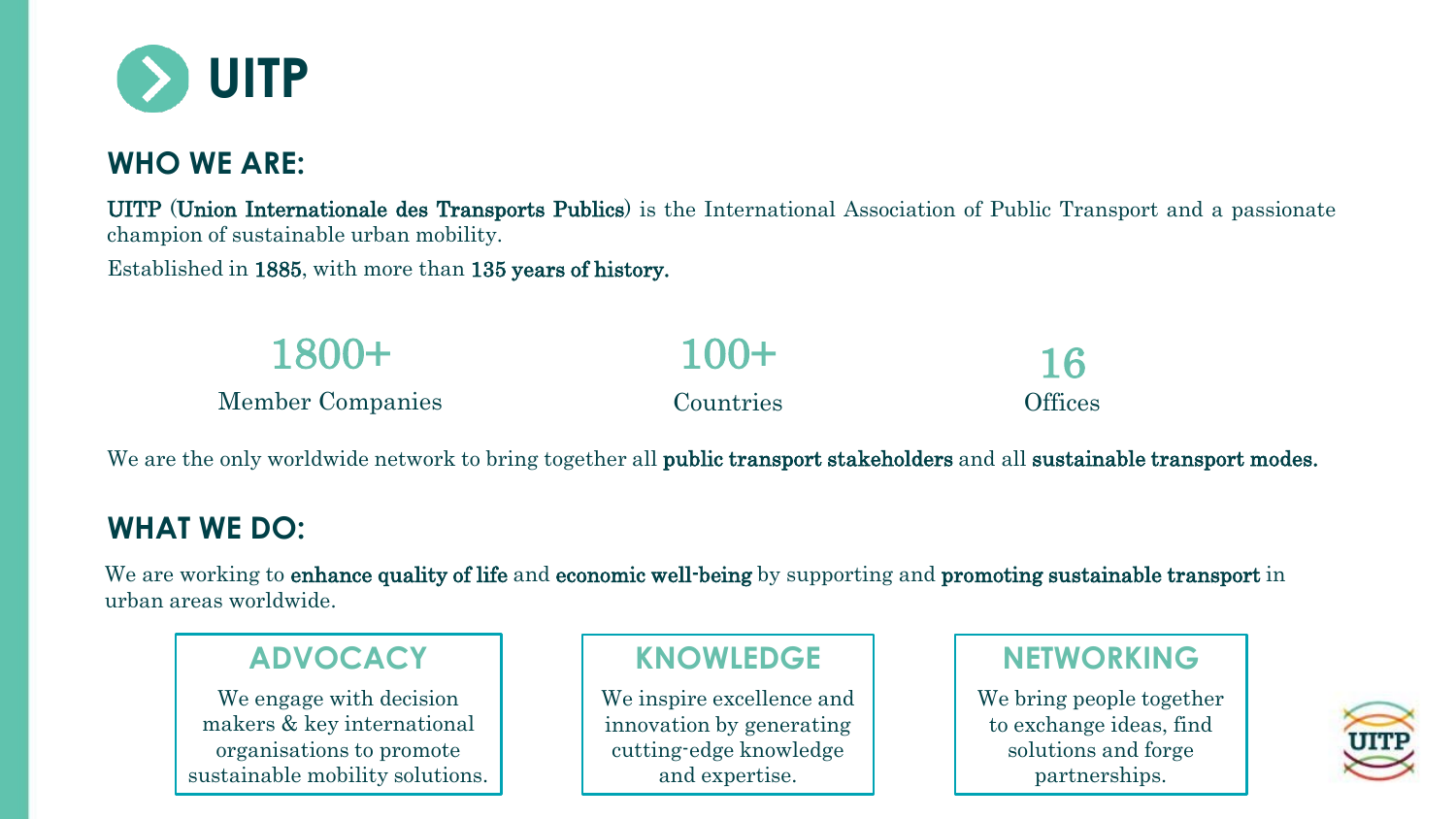

#### The Sustainable Development Committee (SDC) is one of UITP's working bodies. SDC is at the heart of UITP's activities.

Operators, authorities and industry cooperate within UITP on all issues related to urban transport and sustainable development to support the positive contribution public transport makes to Sustainable Development Goals. Activities include:

- Raise **awareness of corporate sustainability** (with a focus on Sustainable Development Goals)
- Support to UITP's advocacy outreach activities and knowledge linked to the SDGs and climate change.

#### **THEMATIC PRIORITIES:**







Climate change mitigation, adaptation and resilience





Public transport contributing to the Sustainable Development Goals

Recovering and restoring trust in Public Transport following Covid-19

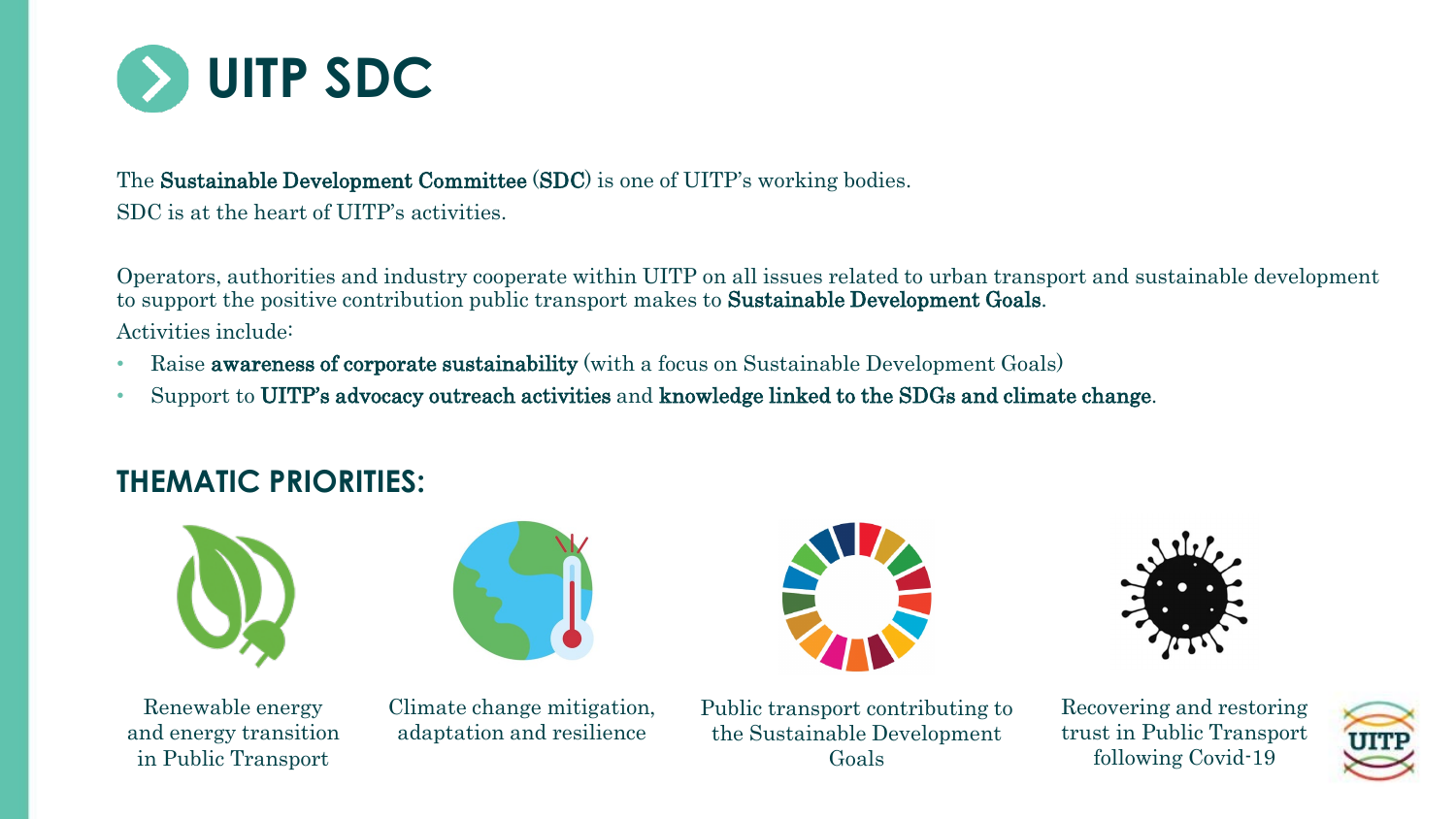# **UITP Recommendation & Challenges**

#### **RECCOMENDATIONS**

- Local and daily mobility
- Smart mobility solutions & digitilisation
- **High quality interchanges**
- Flexibility in the governance of transport services

### **CHALLENGES**

- **Governance**
- 2. Several integration dimensions
- 3. Integration for what policy goal?
- 4. Different integration models



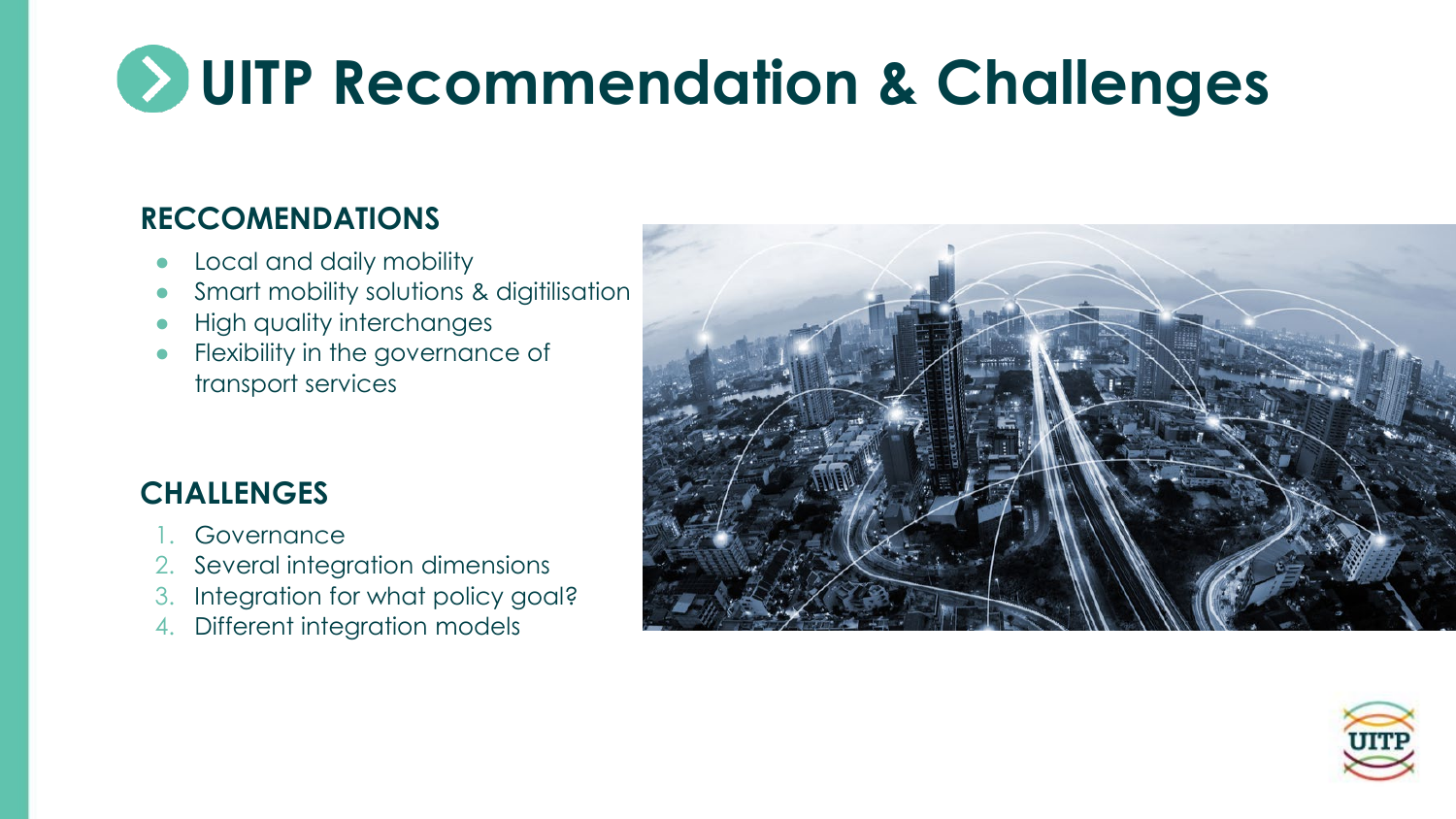

Established in 1877, FNM S.p.A. ("FNM" or the "Group") is the leading integrated sustainable mobility Group in Lombardy.

It is the first organization in Italy to combine railway infrastructure management with road transport and motorway infrastructure management.

The aim of the Group is to propose an innovative model to **manage mobility supply and demand**, designed to support optimization of flows as well as environmental and economical sustainability.



#### **CORE BUSINESS SEGMENT OVERVIEW**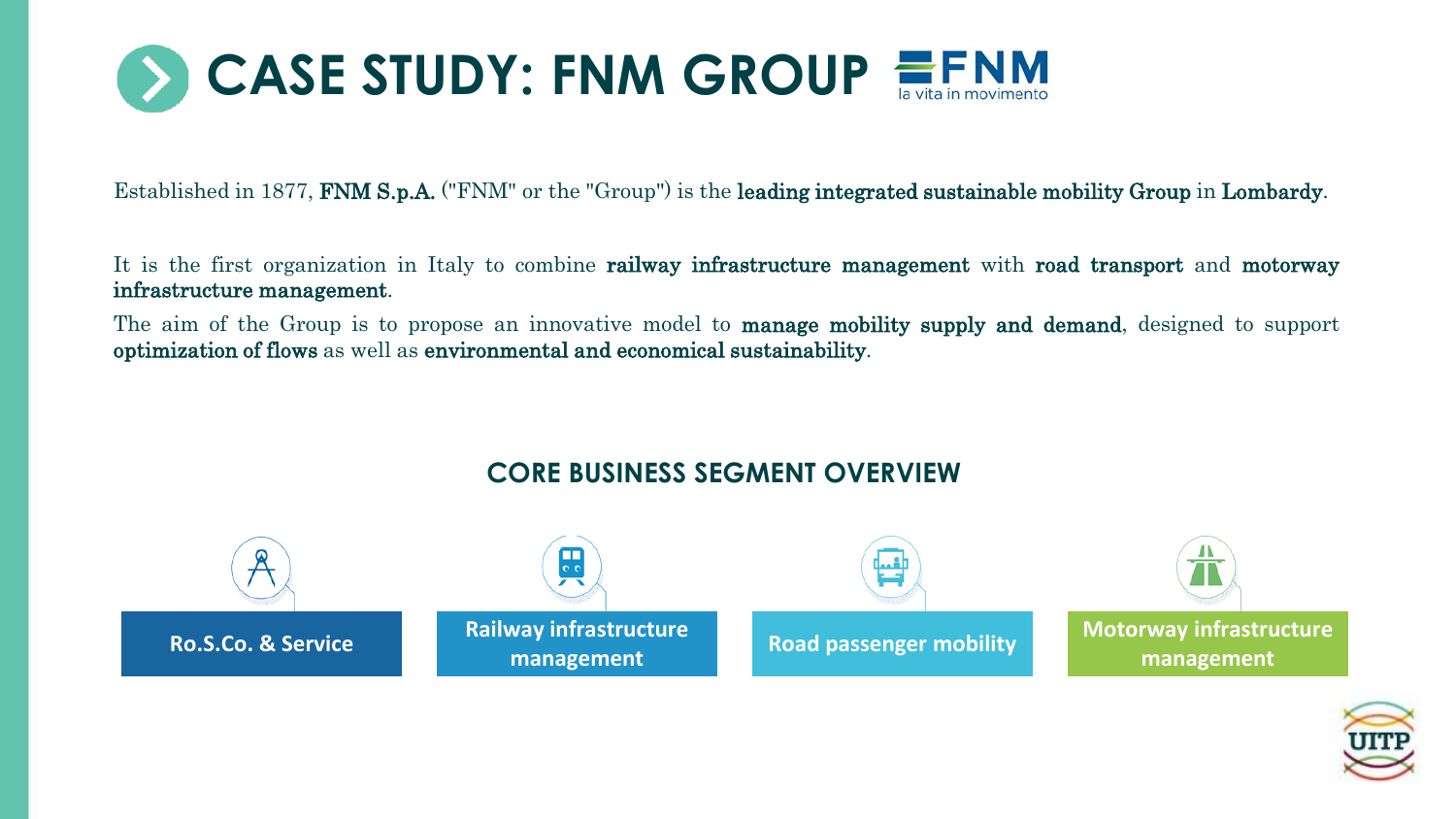#### CASE STUDY: FNM GROUP la vita in movimento







Mobility as a Service (MaaS) integrates various forms of transport services, through a joint digital channel, into a single mobility service accessible on demand. A MaaS operator facilitates a diverse menu of transport options to meet a customer's request, be they public transport, ride-, car- or bike-sharing, taxi or car rental/lease, or a combination thereof.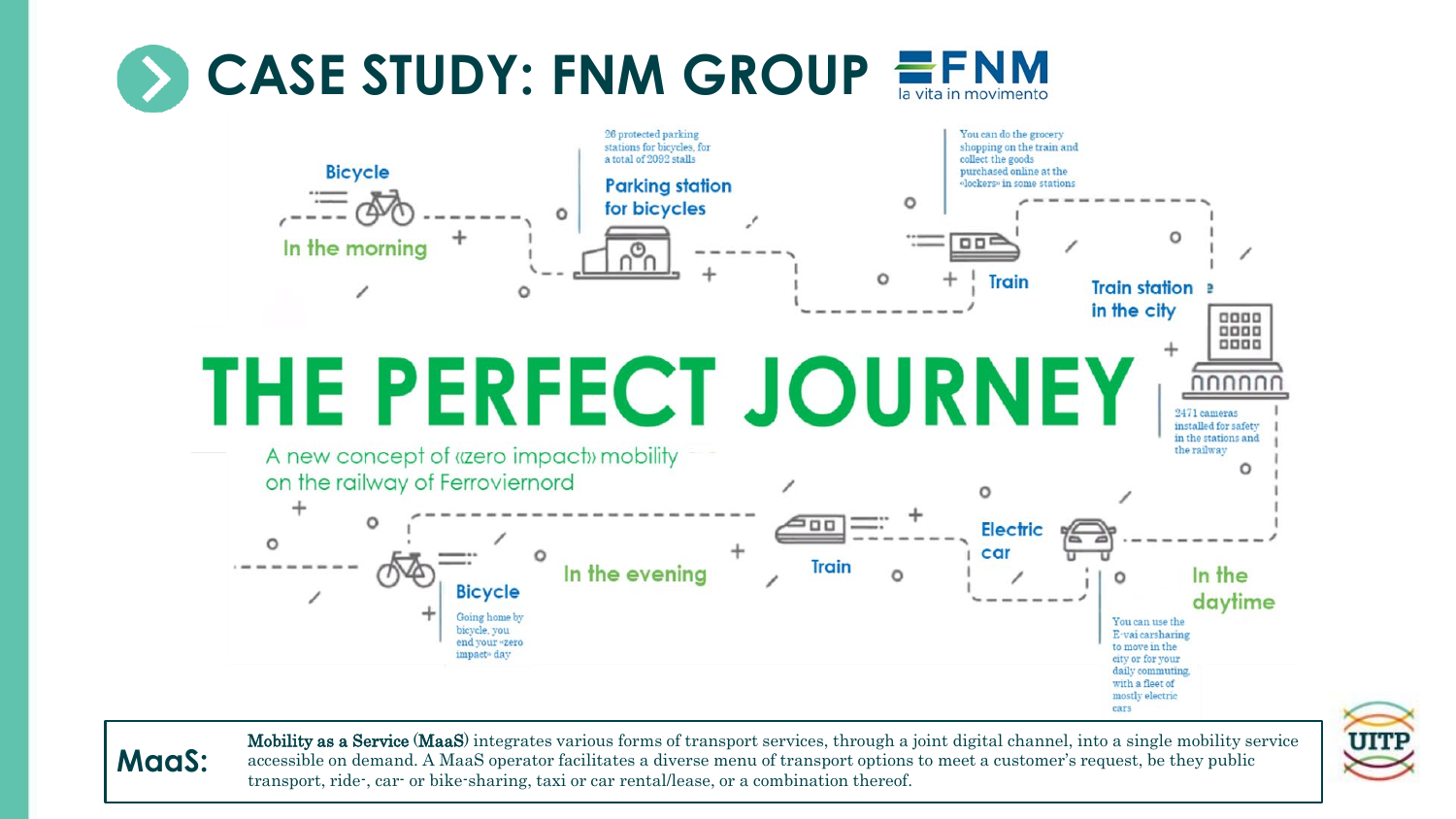

#### **Future mobility survey**

The Pollicino (Future mobility Survey) project has been signed under the Collaboration Agreement between FNM - Università degli Studi di Milano-Bicocca in the areas of Corporate Social Responsibility, social innovation and sustainable development.

Mobility data is often called "geospatial trip data", but also "bread-crumb", which evokes the famous tale of Tom Thumb (in italian Pollicino).

The term "mobility data" describes the information generated by activities, events or transactions that use digitally enabled mobility devices or services.

The main objectives of Pollicino are:

- develop a new type of survey that describes the mobility of a group and a territory based on the use of a tracking App (Future mobility survey).
- improve the detail of travel information, compared to traditional mobility surveys, by collecting data on short proximity journeys, linked journeys, combined or intermodal journeys, usage models (personal mobility/shared services).